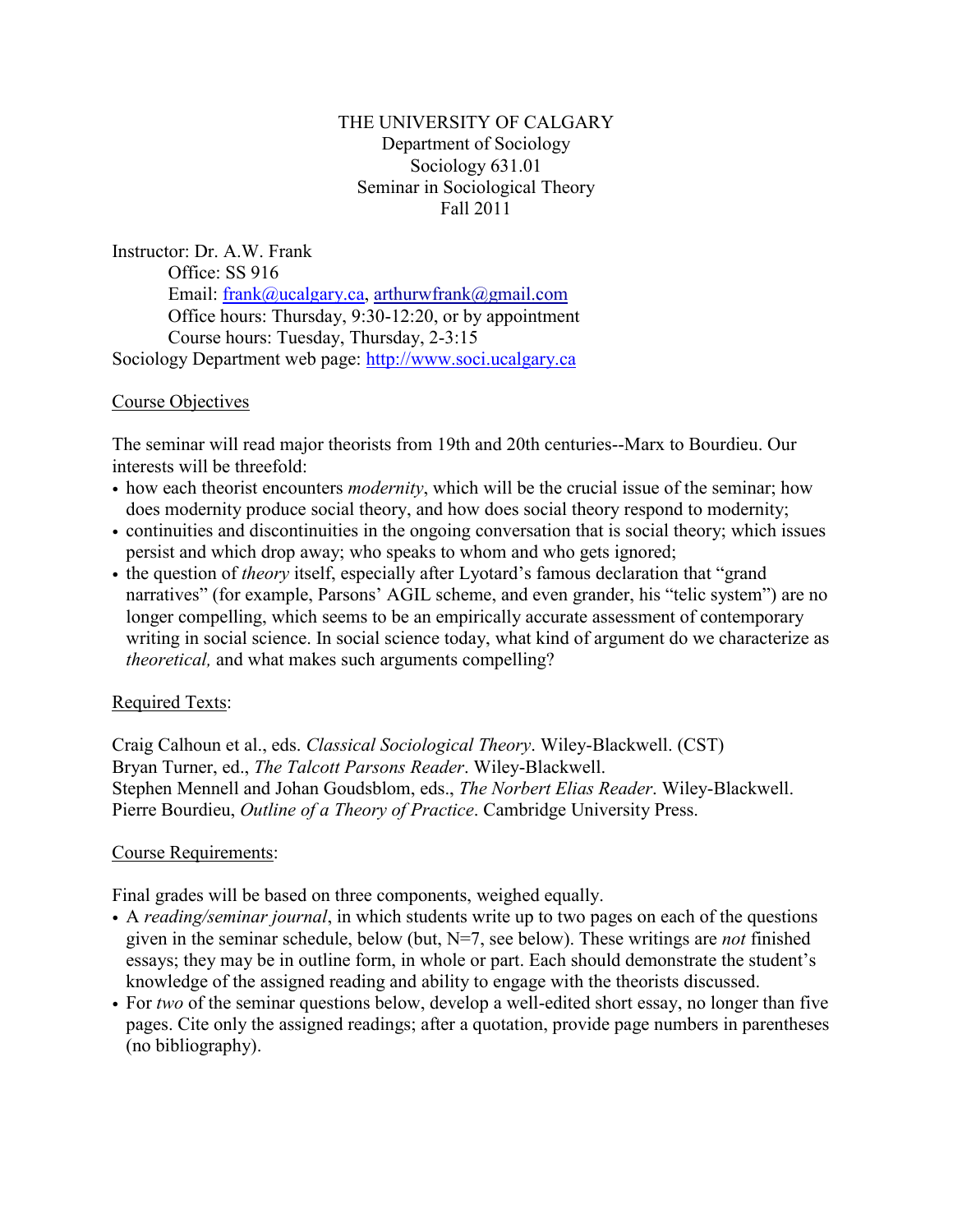On the two edited essays, students have the option of *rewriting*, if their grade is B or less, with a possible revised grade of B+ maximum. Journal writing will have two feedback submissions.

Due dates: one week after the seminar and reading that the essay discusses.

Final essay, due December 19.

Format: Spelling, syntax, and the organization of ideas will count in the grade. Careful editing is crucial.

- All written work should be typed or printed, double-spaced, in 12-point font, with pages numbered and stapled together.
- The student's name and ID# should appear in the upper corner of the first page.
- Please do not put papers in covers.

## Schedule:

September 15 -- course introduction

September 22 -- Marx readings in CST; also critical theory readings, chapters 27-30

- Do the Frankfurt theorists make Marx relevant to the 20th C., or do they hijack his agenda?
- Note: this question and those below are provisional; the point of having a seminar is to test whether the question we begin with is the right one. Thus, students should treat the questions on this outline as points of departure, not as final. Journal writing should report on progress refining the question, in seminar and afterwards.

September 29 -- Durkheim and Merton in CST; chapters 11-14, 34-36

• How does Merton, both in his agenda for sociological research  $\&$  theory and in his adaptation of *anomie*? What does Durkheim take seriously that Merton (at least in these readings) does not?

October 6 -- Simmel, Weber, and Mannheim; chapters 22-23, 15-20, 26

- Journal check: turn in reports of the Sept 22 and 29 seminars for feedback; sample grades will be given to indicate student standing, but the journal assignment will be graded as a whole at the end of term.
- Discuss the relationship between Simmel's concept of forms, Weber's forms of rationality, and Mannheim's *ideology*.

October 13 -- Mead, Freud, and DuBois; chapters 21, 24, 25

• What is an *individual* for each of these three theorists? What different conception of *society* emerges from Mead's and Freud's apparent emphasis on the individual?

October 20 -- *Parsons Reader*, first half, and Parsons readings in CST

• From the readings, distill a statement of what counts as *modernity* for Parsons. In particular, what requires defending in Parsons's particular understanding of modernity? What is *at stake* for Parsons?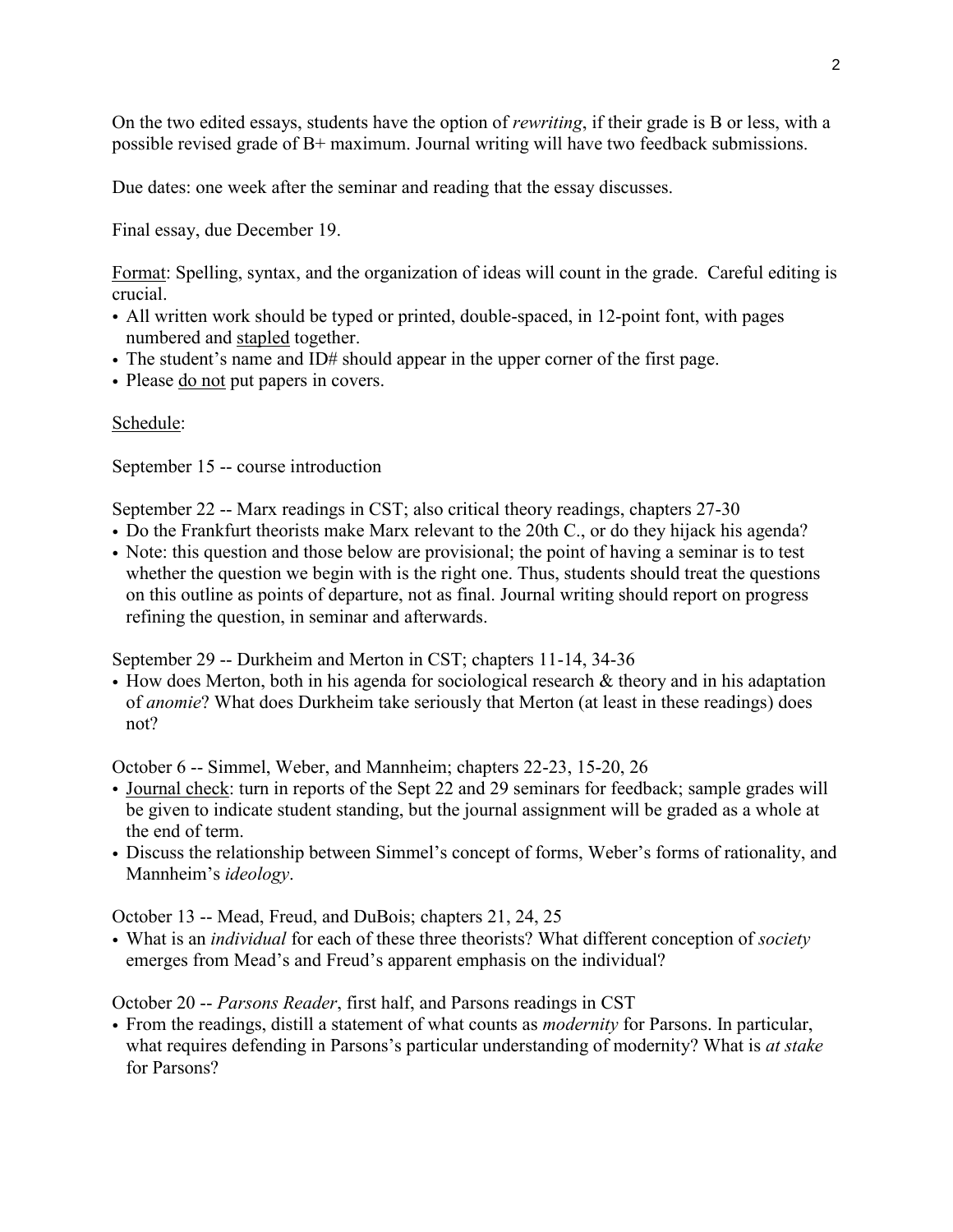October 27 -- finish Parsons

- Journal check: Oct 6, Oct 13, & Oct 20.
- Discuss one of Parsons's arguments that you disagree with. What does Parsons force you to account for, in order to build an argument with his essay?

November 3 -- *Elias Reader*, first half

• Elias studied with Max Weber's brother, Alfred, and with Mannheim; his work was also significantly influenced by Freud. Discuss how Elias adapted each theorist to create his own project.

November 17 -- finish Elias

• Turner's introduction defends Parsons against several criticisms made by Goudsblom. Engage this debate; specifically, in what ways are Parsons and Elias complementary as theorists, and in what ways are their theories incompatible?

December 1 -- Bourdieu, *Outline*

December 8 -- Bourdieu, continued.

• Bourdieu seeks to resolve several of the crucial dichotomies in previous social theory, and to present a new theory of action. Evaluate his success; specifically, how does Bourdieu revise Elias and Parsons (with unequal attention)?

Writing advice, especially for final essay.

- Almost any idea is a potentially good paper; it all depends on how you write it. Many of sociology's greatest works have been on topics that most people would have regarded as marginal or uninteresting. The imagination in "sociological imagination" is the ability to demonstrate the importance of aspects of social life that had previously seemed uninteresting in their marginality.
- The opening paragraph should do two tasks: engage the reader (make him/her want to continue reading) and tell the reader what the essay will accomplish or contribute.
	- o A friend told me that academic papers should be structured like detective stories. A murder mystery begins with the discovery of a corpse; the reader knows that what follows will progressively solve who did it.
	- o Any essay should open by "discovering the body"; that is, discovering whatever is consequentially troublesome and requires some kind of solution.
- The most difficult part of writing may be learning to read what you have written as if you were someone else, remembering that this someone else does not know what you mean to express—and that you have to make this person care about what you're trying to say. Writing requires G.H. Mead's idea of taking the role of the other.
- Writing begins in revision. The first draft is an opening offer; then you get to work.
- As you edit, concentrate on continuity: does each sentence and each paragraph lead into the next, or does the reader have to ask why you are suddenly talking about this? Writing requires meeting a reader's expectations, but without becoming predictable and thus boring. Each paragraph should do what the reader expects, but do it in a way that is unexpected.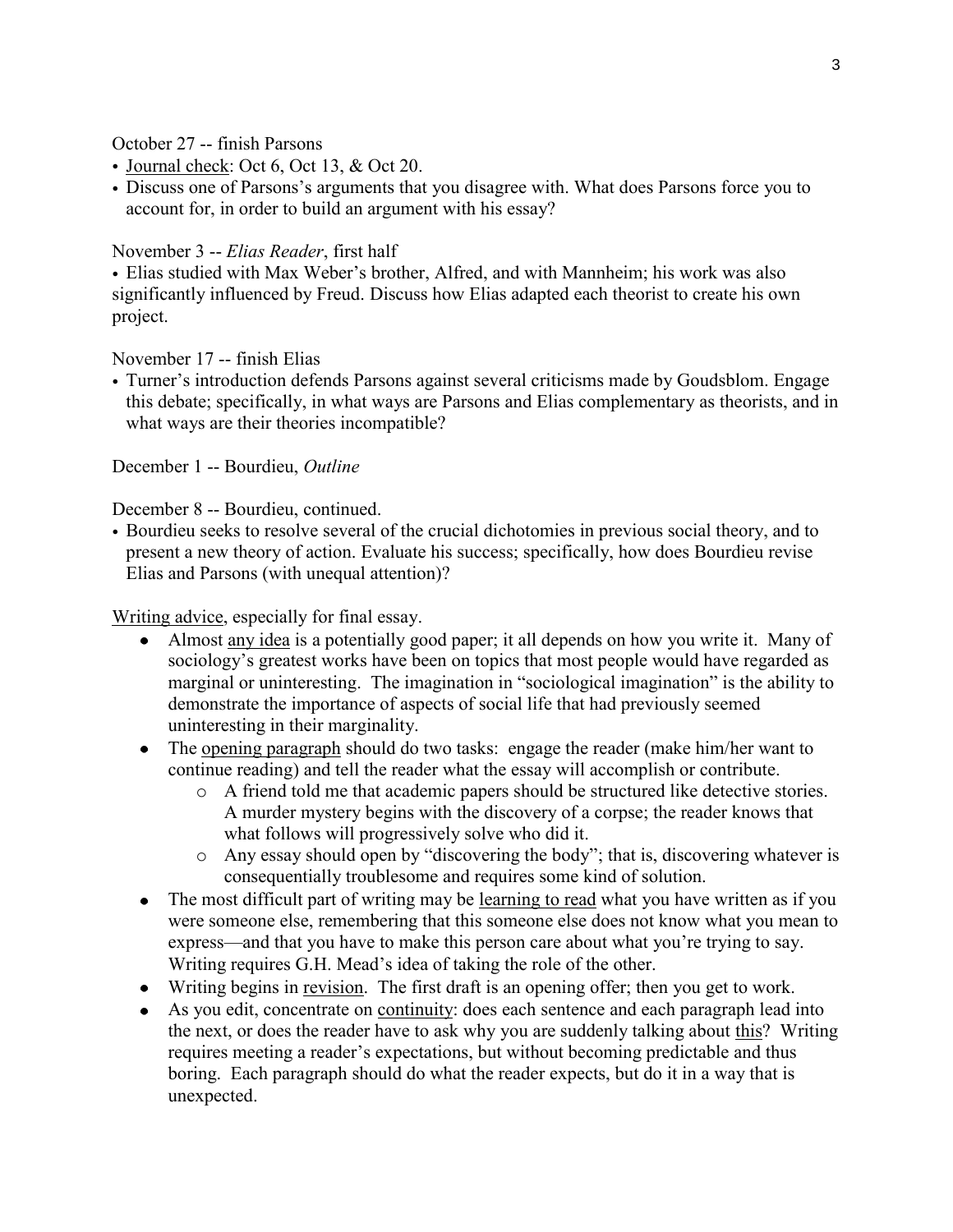- The old rule of "one idea, one paragraph" remains a reliable guide. In general, the first sentence states the idea of the paragraph. The next one or two (or three if necessary) sentences expand and refine this idea. The final sentence is a transition to the next paragraph. It puts the idea back in the context of the whole argument by suggesting what needs to be said next (maybe not explicitly, but enough for the reader to think "Of course!" at the start of the next paragraph).
- Never write, "in my opinion." If what you are saying needs this qualification (i.e., disclaimer), you should do more research until you can present it as more than your own opinion. The point of sociology is to present arguments that are compelling because they are more than the "opinion" of the writer—that's science.
- A conclusion should be more than a summary. The conclusion should notch up the importance of the argument, giving the reader perhaps the best reason why the essay matters. In a truly fine conclusion, the reader will realize that s/he could not have understood this final reason without having read the essay. The reader will feel surprised, yet the conclusion will make perfect sense.
	- o A film critic once wrote that audiences will forgive anything during the movie's first 30 minutes, but nothing in the last 30 seconds.

## Mandatory Information

#### *Emergency evacuations:*

In the case of fire or other emergency evacuation of this classroom/lab, please proceed to the assembly point by [*check link to find assembly point for your building*] - <http://www.ucalgary.ca/emergencyplan/node/75>

## *Deferrals:*

If at all possible you must provide advance notice to the instructor if you are unable to take a test or pass in an assignment or essay on time. All requests for deferral of a course component due to health reasons must be accompanied by written documentation as outlined in the University Calendar and should be obtained while the student has the physical or emotional problem rather than after recovery. Deferrals will be allowed in the following circumstances: illness, domestic affliction or religious conviction. Travel arrangements and misreading of the syllabus are not valid reasons for requesting a deferral. Deferrals will not be granted if it is determined that just cause is not shown by the student.

If you have missed a test for a legitimate reason, the instructor can require you to write a "make up" test as close in time to the original test as possible or can choose to transfer the percentage weight to another course component. If the instructor schedules a "make up" test for you, its date and location will be at the convenience of the Department of Sociology.

*Deferred Final Exam Form:*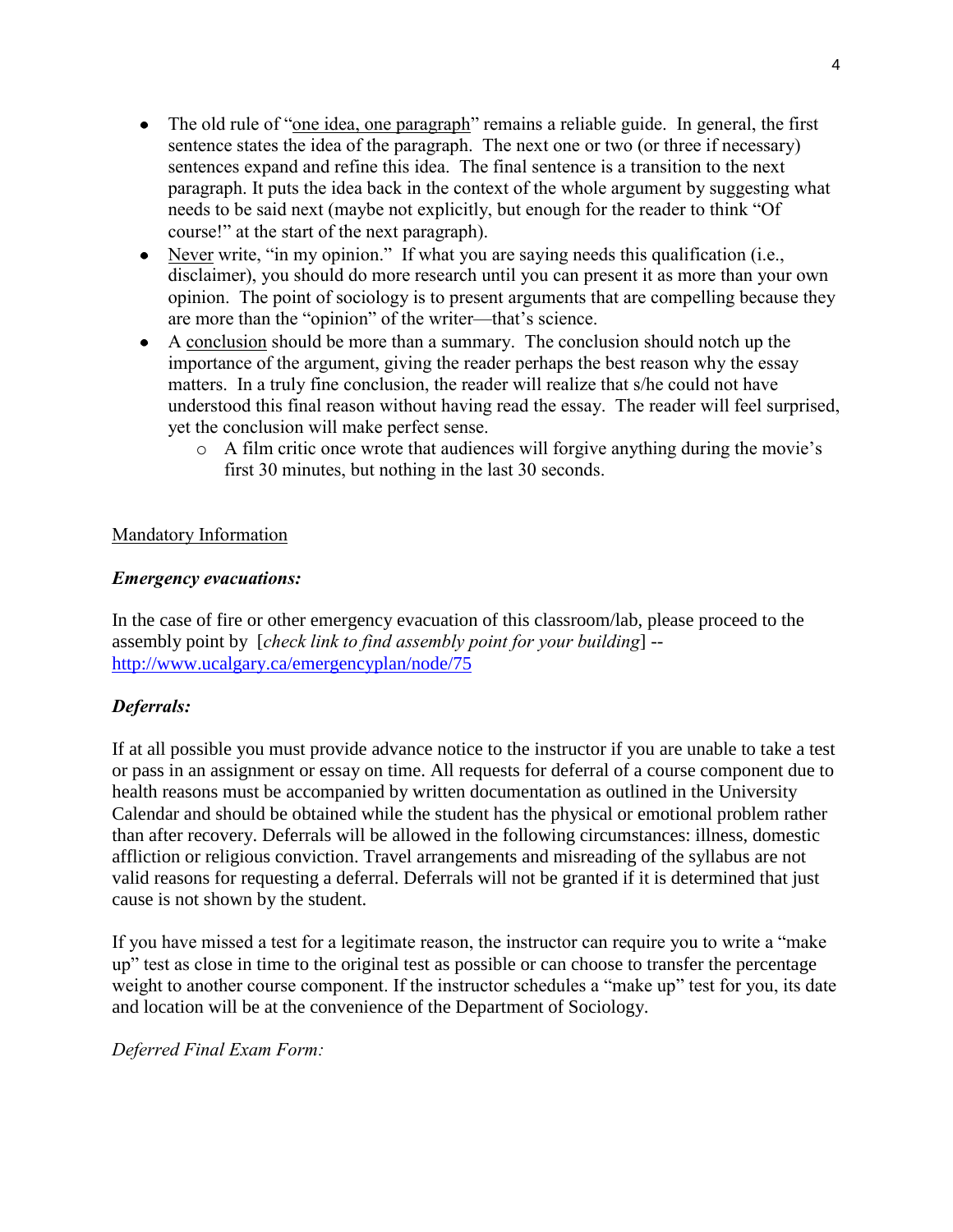Please note that requests to defer a Registrar-scheduled final exam are dealt with through the Registrar's Office. Further information about deadlines, and where paperwork should be taken, is available on the form, which can be found at: [http://ucalgary.ca/registrar/files/registrar/APP%20FOR%20DF%20EXAM\\_0.pdf](http://ucalgary.ca/registrar/files/registrar/APP%20FOR%20DF%20EXAM_0.pdf)

## *Deferred Term Work Form:*

Deferral of term work past the end of a term also requires a form to be filled out. It's available at <http://www.ucalgary.ca/registrar/files/registrar/defTW.pdf>

Once an extension date has been agreed between instructor and student, the form should be taken to the Faculty of Arts Program Information Centre (SS 110) for approval by an Associate Dean (Students).

*Ethics Research:* Students are advised that any research with human subjects--including any interviewing (even with friends and family), opinion polling, or unobtrusive observation- must have the approval of the Departmental Ethics Committee. In completing course requirements, students must not undertake any human subjects research without discussing their plans with the instructor, to determine if ethics approval is required.

*Academic Misconduct:* Plagiarism, cheating and other academic misconduct are regarded as serious academic offences. Students are advised to consult the University Calendar which presents a Statement of Intellectual Honesty and definitions and penalties associated with cheating, plagiarism, and other academic misconduct.

*The Freedom of Information and Protection of Privacy (FOIP) legislation* disallows the practice of having students retrieve assignments from a public place, e.g., outside an instructor's office or the Department main office. Written assignments must be returned to students individually, during class, or during the instructor's office hours; if a student is unable to pick up her/his assignment s/he may provide the instructor with a stamped, self-addressed envelope to be used for the return of the assignment.

**Safewalk:** The University of Calgary provides a "safe walk" service to any location on Campus, including the LRT, parking lots, bus zones, and campus housing. For Campus Security/Safewalk call 220-5333. Campus Security can also be contacted from any of the "Help" phones located around Campus.

*Academic Accommodation*: Students with a disability, who require academic accommodation, need to register with the Disability Resource Centre (MC 295, phone 220-8237). Academic accommodation letters need to be provided to course instructors no later than fourteen (14) days after the first day of class. It is a student's responsibility to register with the Disability Resource Centre and to request academic accommodation, if required.

*Handing in papers outside of class, return of final papers, and release of final grades*: